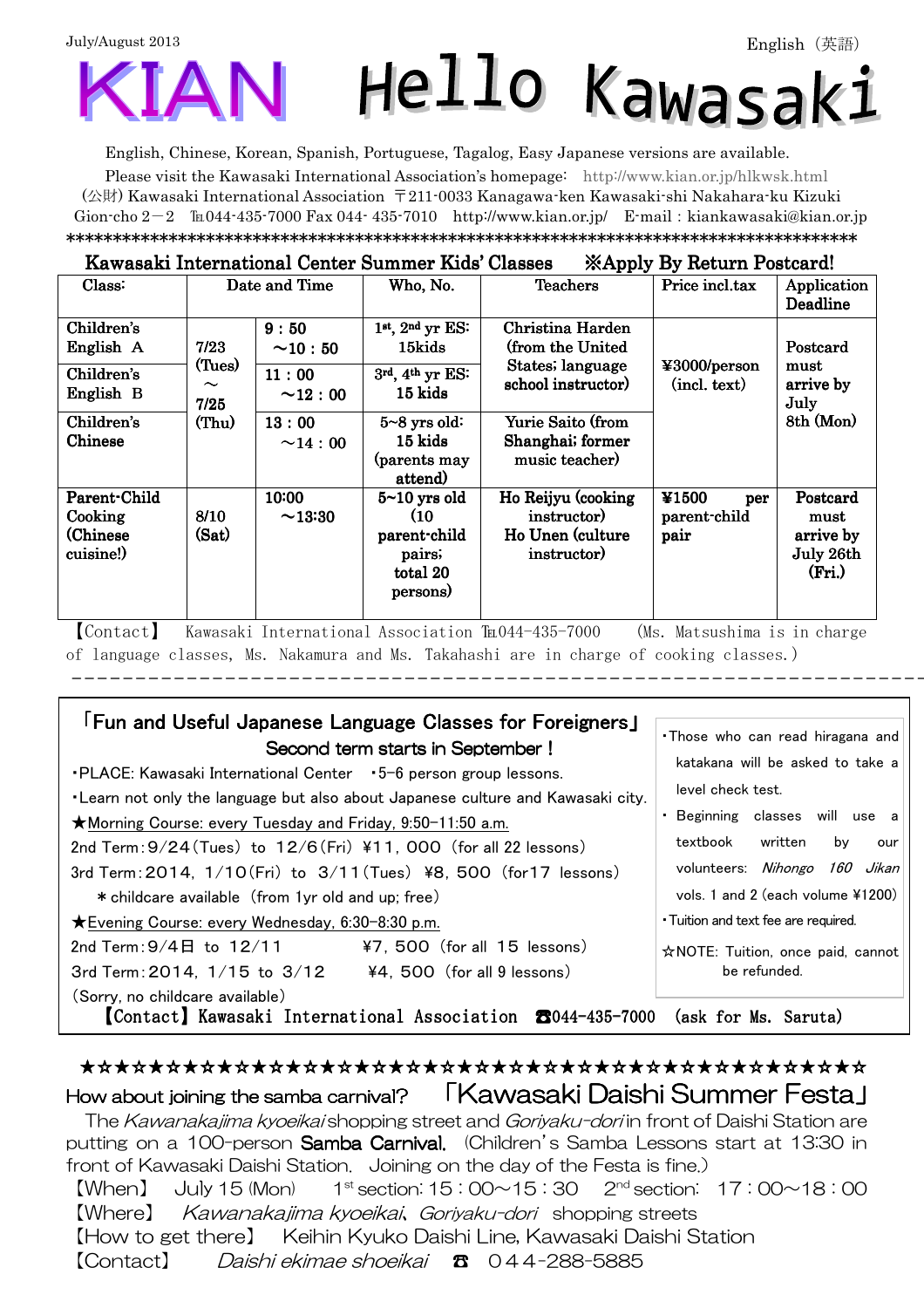# 「Kawasaki Housing Support System I

Foreigners trying to rent an apartment sometimes can't find a guarantor to co-sign their lease. Kawasaki City uses designated guarantor companies to help people who find apartments through participating real estate agencies.

- ① A guarantor company insures the landlord against things like non-payment of rent or repair expenses, so you can rent an apartment even without a human guarantor.
- ② An interpreter can be dispatched to help solve landlord-tenant problems.
- ③ 35% of one month's rent (plus common-area fee) pays for a 2-year contract.
- ④ You'll also have to buy a 2-year renter's insurance plan.

【Contact】Urban Improvement Bureau, Housing Improvement Section

### $300 - 2997$

Kawasaki Housing Supply Corporation  $\bullet$  044-244-7623

※ The Kawasaki International Association can also help.

 $\text{B}044 - 435 - 7000$  --ask for the tabunka kyoseika.

# **FParents and Kids:** Learn About the Nakahara Air Raid Together I

Ī

August 8th  $(Thus) 14:00~15:30$  (venue opens  $13:30$ ) This summer vacation, why not get together with your children to listen to the old stories passed down around here, and learn about the Nakahara Air Raid?

For details please see our flyer. Admision (includes) for details please see our flyer.

 picture book) one family, ¥500

 $[Where]$  Kawasaki International Center, reception room  $\Box$  one individual, ¥500 【What】old stories and shadow puppetry

【Contact】Sponsor:Kawasaki Nakahara no kushu sensai wo kiroku suru kai

 $(8090-1217-8952)$ 

in cooperation with Otoegatari

( [otoestage-qanda@gmail.goo.ne.jp \)](mailto:otoestage-qanda@gmail.goo.ne.jp)



Kawasaki International Center: Foreign residents can get free advice and information 10-12am, 1-4pm TEL 044-435-7000

Portuguese Tuesday, Friday Spanish Tuesday, Wednesday Korean Tuesday, Thursday Tagalog Tuesday, Wednesday

 $\overline{a}$ 

English Monday - Saturday Chinese Tuesday, Wednesday, Friday



・Kawasaki Ward Office free counseling: ・Asao Ward Office Ward Officefree counseling:

| Language | Day                                | Hour         |
|----------|------------------------------------|--------------|
| English  | $1$ st $&3$ <sup>rd</sup> Thursday | 14:00-16:30  |
| Chinese  | 1st & $3rd$ Tuesday                | 14:00-16:30  |
| Tagalog  | 1st& 3rd Tuesday                   | $9:30-12:00$ |

| Language | Day                           | Hour         | Language | Day                                | Hour         |
|----------|-------------------------------|--------------|----------|------------------------------------|--------------|
| English  | $1st\&3^{rd}$ Thursday        | 14:00-16:30  | English  | $1$ st $&3$ <sup>rd</sup> Thursday | $9:30-12:00$ |
| Chinese  | 1st & $3^{\text{rd}}$ Tuesday | 14:00-16:30  | Chinese  | 1st $\&$ 3 <sup>rd</sup> Tuesday   | $9:30-12:00$ |
| Tagalog  | 1st & $3^{\text{rd}}$ Tuesday | $9:30-12:00$ | Tagalog  | $1st\&3^{rd}$ Wednesday            | 14:00-16:30  |

\*Free counseling services for foreigners on visa and other matters, with an administrative scrivener (Gyouseishoshi) is available at Kawasaki International Center, 2nd floor Association Meeting Room. Gyouseishishi next available: July 7<sup>th</sup> (Sun),  $14:00 - 16:00$ ; August  $18<sup>th</sup>$  (Sun),  $14:00 - 16:00$ (reservation and fee required for an interpreter)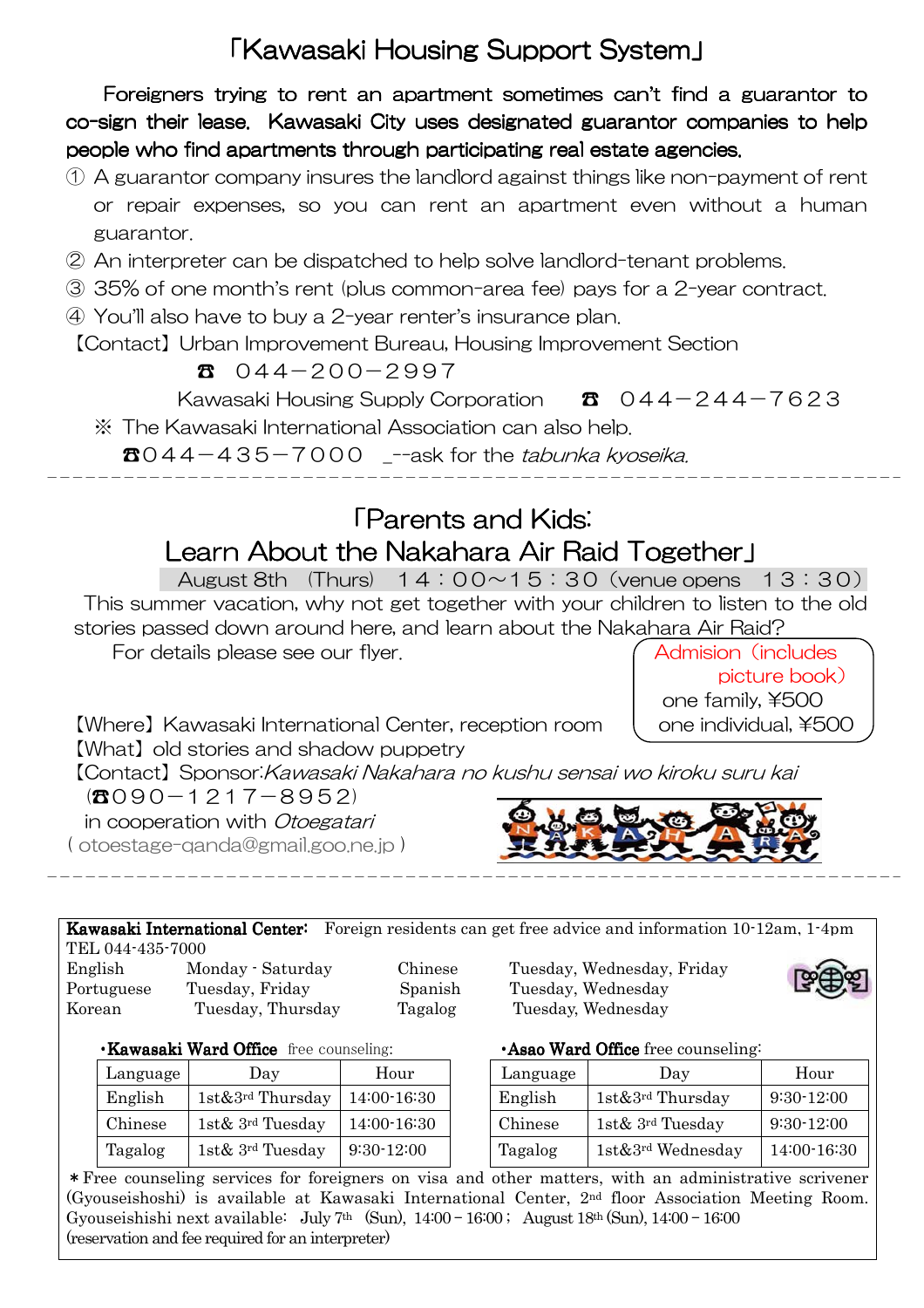# $\sim$ Where To Study Japanese In Kawasaki City: $\sim$



| Ward          | Class Name                               | Day                                          | Time                                           | Fee                                                        | Childcare?                                                             | Contact Info                                                                                    | Place                                                                                                                    |  |
|---------------|------------------------------------------|----------------------------------------------|------------------------------------------------|------------------------------------------------------------|------------------------------------------------------------------------|-------------------------------------------------------------------------------------------------|--------------------------------------------------------------------------------------------------------------------------|--|
| Kawa<br>-saki | Nihongo<br>Hiroba                        | Wed                                          | 19:00 $\sim$<br>20:30                          | None                                                       | Yes: from age 2<br>¥900/ year                                          | Kyoiku Bunka<br>Kaikan<br>(Nihongo tanto)<br>044-233-6361<br>FAX 044-244-2347                   | 15 min. walk from JR<br>Kawasaki Stn.                                                                                    |  |
|               | Fureai Kan                               | Tues<br>Fri                                  | $10:00 \sim$<br>11:30<br>$10:00 \sim$          | mater-<br>ials<br>fee                                      | Yes: from age 1<br>¥800/year                                           | Fureai Kan<br>044-276-4800<br>FAX 044-287-2045                                                  | from JR Kawasaki<br>Stn. East exit take<br>Bus #16 for<br>Kawasaki Daishi;                                               |  |
|               |                                          |                                              | 11:30                                          |                                                            |                                                                        |                                                                                                 | alight at Yotsukado.                                                                                                     |  |
|               | Saiwai<br>Nihongo<br>Gakkyū              | Wed                                          | $10:00\!\sim$<br>11:30                         | ¥600/<br>year                                              | Yes: from age 1<br>¥1200/year                                          | Saiwai Shimin<br>Kan<br>(Nihongo)                                                               | Saiwai Shimin Kan                                                                                                        |  |
|               |                                          | Thurs                                        | $19:00 \sim$<br>20:30                          | mater<br>ials<br>fee                                       | none                                                                   | tanto)<br>044-541-3910<br>FAX 044-555-8224                                                      | 15 min. walk from<br>Yakō Station on JR                                                                                  |  |
| Sai<br>-wai   | Nihongo<br>World                         | $2^{\text{nd}}$ &<br>4 <sup>th</sup><br>Tues | $10:00 \sim$<br>12:00                          | ¥100/<br>lesson                                            | Yes: from age 1<br>insurance<br>required                               | Keiko Ikeda<br>090-5538-8798                                                                    | Nanbu Line                                                                                                               |  |
|               | Kokusai<br>Kōryū<br>Nihongo Salon        | $1^{\rm st} \&$<br>3rd<br>Thurs              | $10:00 \sim$<br>11:30                          | none                                                       | Yes: from age 1<br>(free of charge)                                    | Hiyoshi<br>Bunkan<br>(Nihongo tanto)<br>044-587-1491<br>FAX 044-587-1494                        | 20min. walk from<br>Kashimada Sta. on<br>JR Nanbu Line/<br>15min. walk from<br>Shin Kawasaki Stn.<br>on JR Yokosuka Line |  |
|               | Nakahara<br>Nihongo<br>Gakkyū            | Tues                                         | $10:00 \sim$<br>12:00                          | mater<br>-ials<br>fee<br>none                              | $\operatorname{Yes}$ : from age $2$<br>¥1000/year                      | Nakahara<br>Shimin Kan<br>(Nihongo tanto)<br>044-433-7773<br>FAX 044-430-0132                   | Nakahara Shimin<br>Kan                                                                                                   |  |
|               |                                          |                                              | $18:30\sim$<br>20:30                           |                                                            | none                                                                   |                                                                                                 | 3 min. walk from<br>Musashi Kosugi Stn.                                                                                  |  |
|               | Nihongo<br>Class<br>[Sekaijin]           | Fri                                          | $18:30\sim$<br>20:30                           | none                                                       | none                                                                   | Tomiko Oshima<br>044-799-9303                                                                   | on JR Nanbu Line,<br>Tokyu Toyoko Line,<br>Meguro Line                                                                   |  |
| Naka          | Kawasaki<br>-shi Kokusai<br>Kōryū Kyōkai | Tues                                         | $9:50 \sim$<br>11:50                           | $\yen 500$<br>/time<br>paid<br>start<br>of<br>semes<br>ter | Yes: from age 1<br>(no charge)                                         | Kawasaki<br>International<br>Association<br>(Nihongo tanto)<br>044-435-7000<br>FAX 044-435-7010 | Kawasaki<br><b>International Center</b>                                                                                  |  |
| -hara         |                                          | Fri                                          | $9:50\sim$<br>11:50                            |                                                            |                                                                        |                                                                                                 | 10 min. walk from<br>Motosumiyoshi Stn.<br>on the Tokyu Toyoko,<br>Meguro Lines                                          |  |
|               |                                          | Wed                                          | $18:30\sim$<br>20:30                           |                                                            | none                                                                   |                                                                                                 |                                                                                                                          |  |
|               | Nihongo Club<br>"Doyo no kai"            | Sat                                          | $14:00 \sim$<br>16:00                          |                                                            | Ask us about it.                                                       | Junko<br>Matsumoto<br>044-788-8482                                                              | Kawasaki Shimin<br>Katsudo Center: 3 min.                                                                                |  |
|               |                                          | class.                                       | Every 5th Sat is no<br>Schedule<br>may change. | none                                                       |                                                                        |                                                                                                 | walk from Musashi<br>Kosugi Stn. on JR<br>Nanbu, Tokyu Toyoko,<br>Meguro Lines                                           |  |
| Taka<br>-tsu  | Takatsu<br>Nihongo<br>Kyōshitsu          | Wed                                          | $10:00\!\sim$<br>$11\div 30$                   | mater<br>ials<br>fee                                       | Yes : age $1\sim$<br>$4920$ /year                                      | Takatsu<br>Shimin Kan<br>(Nihongo tanto)                                                        | NOCTY 2 11&12F<br>Tokyu Denentoshi<br>Line Mizonokuchi                                                                   |  |
|               |                                          | Thurs                                        | $19:00 \sim$<br>20:30                          | none                                                       | Yes : ages $1 \sim 5$<br>044-814-7603<br>¥920/year<br>FAX 044-833-8175 |                                                                                                 | Stn., JR Nanbu Line<br>Musashi<br>Mizonokuchi Stn.                                                                       |  |
|               | <b>LET'S</b><br>Nihongo Salon            | Mon                                          | $10:30 \sim$<br>12:00<br>$13:30 -$<br>15:00    | ¥200<br>/time                                              | No : but, can<br>bring child to<br>class                               | Akiko Ishii<br>045-903-1495<br>080-2382-6020                                                    | Mizonokuchi Catholic<br>Church: 5min. from<br>Takatsu Stn. on<br>Tokyu Denentoshi                                        |  |